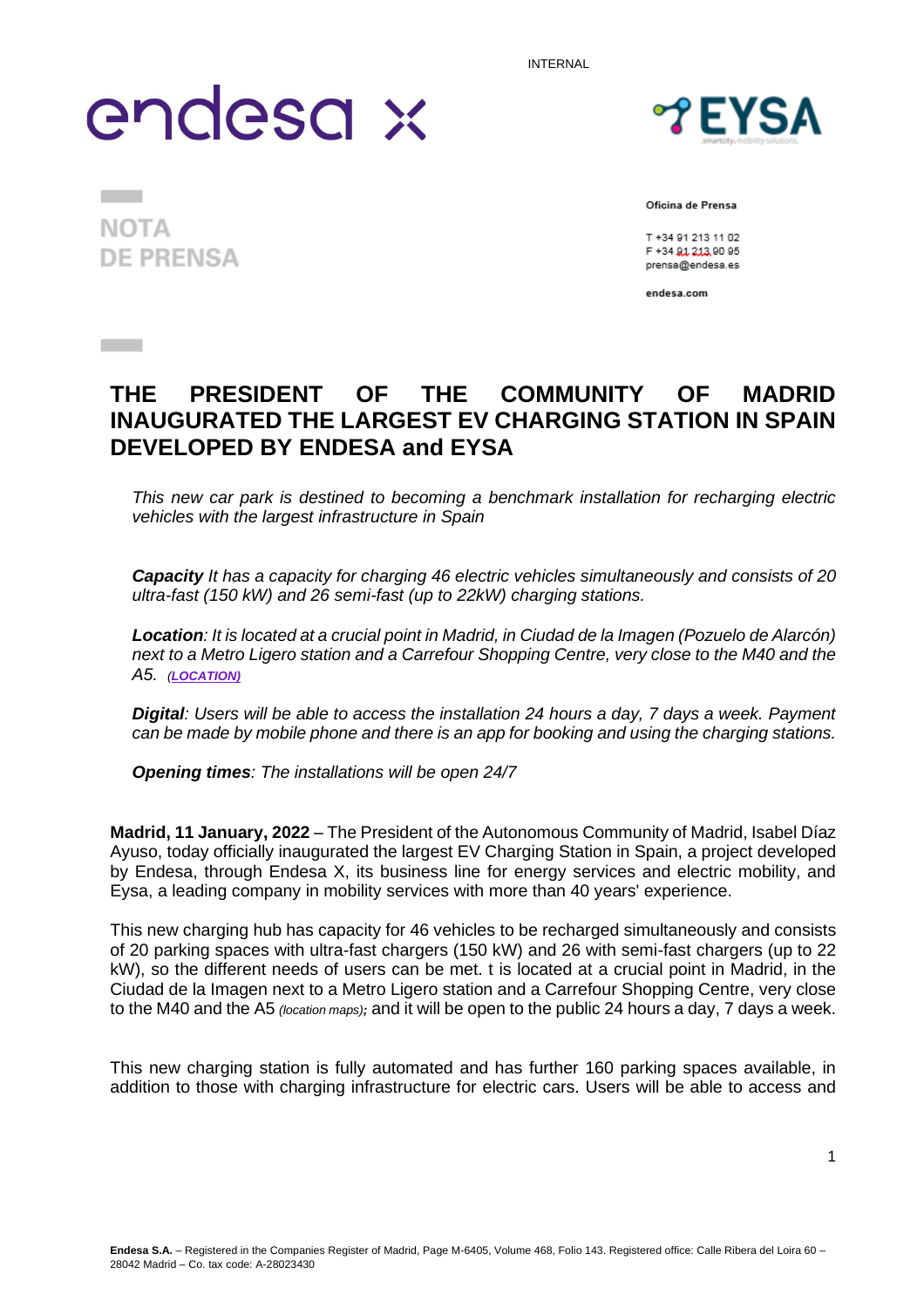## endesa x



make payments from their mobile phone and there is an app for booking and using the charging stations.

Eysa has implemented its own access control technology by number plate or app, an innovative system that will save the driver time and money, as access and payment will be digitalised, so you will not need to take out a ticket and pay for the stay manually. Instead, this will be done automatically and safely when leaving the installation.

### **Institutional inauguration ceremony**

The institutional inauguration ceremony for this new *recharging hub* in Madrid was attended by the Minister of the Environment, Paloma Martín Martín, the Minister of Local Administration and Digitalisation for Madrid, Carlos Izquierdo Torres, the CEO of Eysa, Javier Delgado, the CEO of Endesa, José Bogas and the CEO of Endesa X, Davide Ciciliato.

According to **José Bogas, CEO of Endesa**, "today we are bringing electric mobility closer to citizens. We are working with a great commitment and with realities so that recharging ceases to be an initial barrier and these unparalleled installations in Spain are proof of this. It is a step forward in the decarbonisation process for transport in Madrid and also in Spain".

**Javier Delgado, Chief Executive Officer of Eysa,** pointed out "this car park, which the product of public-private collaboration, places the Community of Madrid at the forefront in the use of technology in the fight against climate change. For Eysa, a Spanish company involved in the progress of technology towards sustainable mobility, this project serves as proof of a solid commitment to the Autonomous Community of Madrid and its citizens, making it one of the European regions that has made most progress in this area".

Davide Ciciliato, **General Manager of Endesa X**, declared "We have an opportunity to make a huge contribution to bringing electric mobility to society. We are delighted to have the opportunity to deploy this *hub* in Madrid together with a great partner like EYSA. This will be the first major charging hub in Spain geared towards a diversity of technologies and users in a key location, with state-of-the-art technology and adapted to individual needs. A benchmark *hub* where citizens can charge electric vehicles and which is open 24 hours a day, 7 days a week."

### **New** *charging* **hub**

The new charging hub opened just 11 months after the assignment of the project, a challenge achieved despite global problems with regard to logistics and components. The hub made use of cutting-edge technologies in order to adapt it to the needs of users: There are 10 ultra-fast charging stations (150kW) which will enable 20 vehicles to make an 80% battery recharge in approximately 10 minutes for those who need to recharge in the shortest possible time; and another 13 semi-fast chargers, with two connectors each with a power of 22kW that will enable 80% battery recovery in 90 minutes, ideal for a car park near a shopping and leisure centre, so you can recharge your electric vehicle while you eat, dine or do your shopping.

> *Endesa Press Office Tel: 912 131 102 [www.endesa.com](http://www.endesa.com/)*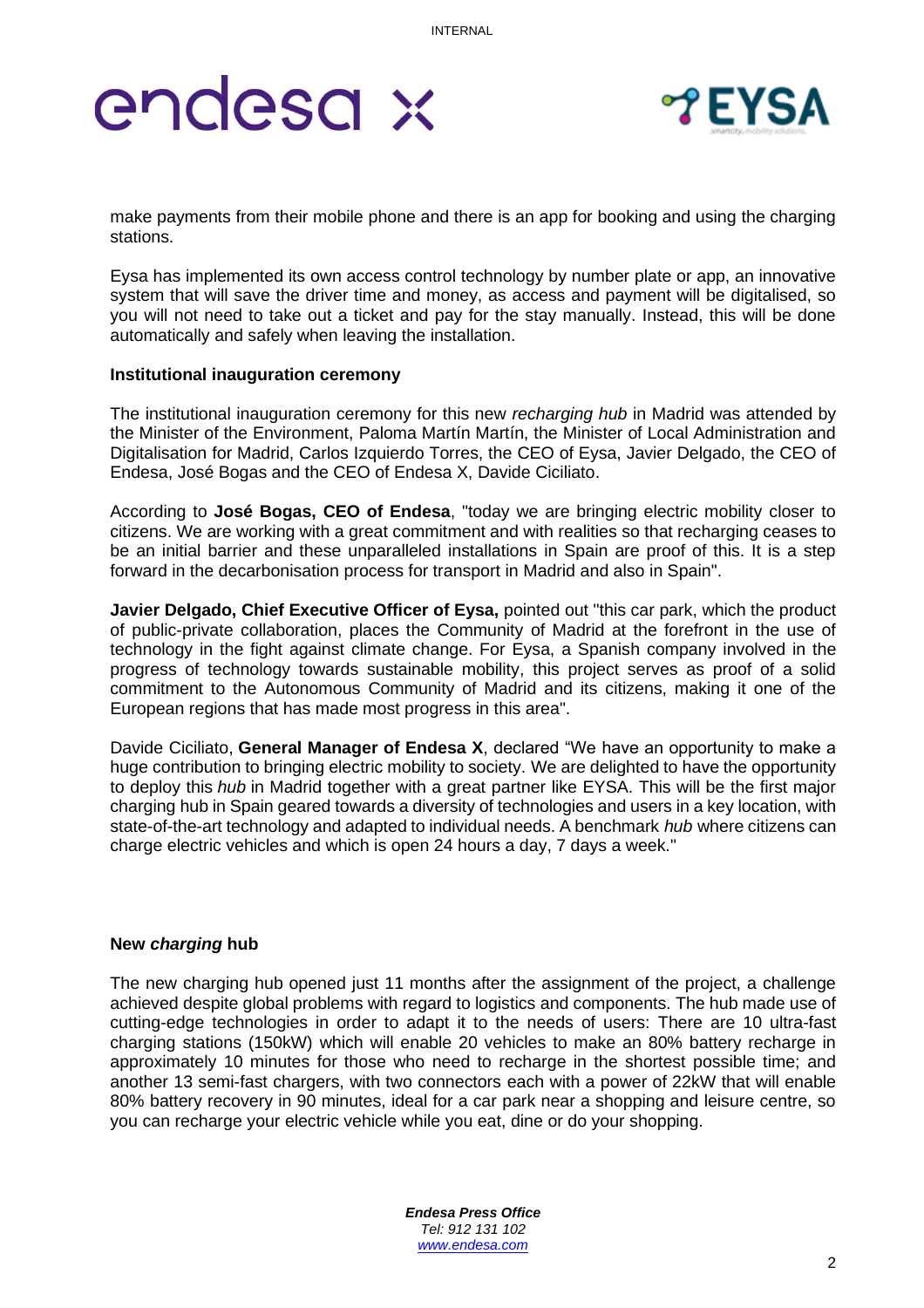## endesa x



### **Commitment to sustainable mobility**

This project was the result of a commitment to electric mobility by the Autonomous Community of Madrid and its Ministry of Local Administration and Digitalisation, resulting in the promotion of new technologies and ICT systems (Information and Communication Technology) that enable the smart use of means of travel. In fact, this new sustainable car park was developed on a 6,350 square metre car park in Ciudad de la Imagen (Pozuelo de Alarcón) and belonging to Obras de Madrid, a public company under the Ministry of Local Administration and Digitalisation, which was tendered with the condition of implementing a charging station for electric vehicles.

### **How are the charging stations used?**

With regard to the charging process, the booking, use and payment of the service is undertaken quickly and simply by means of the Endesa X Juicepass app. Users just need to download the app on their mobile and this enables them to manage the recharges for their electric vehicle directly from their phone (pay, book up to 15 minutes in advance, etc.) and also access tariffs adapted to all users, with [monthly tariffs for recharge](https://www.endesax.com/es/movilidad-electrica/productos/particulares/JuicePass) and pay-per-use, where you only pay for what you use to recharge.

The app is available on *iOs and Android* and users can sign up directly from their Facebook or Google account, or by providing an e-mail address. When clients register, they also enjoy unique benefits when recharging. They can create their own account with their preferences and payment methods, making subsequent recharges easier. In any case, users do not necessarily have to register in order to use the application. They can always choose to use it without registering and pay directly with their credit card.

#### *About Endesa*

*[Endesa](http://www.endesa.com/) is the largest electricity company in Spain and the second largest in Portugal. The company is also the second largest gas operator in the Spanish market. Endesa operates an end-to-end generation, distribution and marketing business. Throug[h Endesa X](https://www.endesax.com/es) it also offers value-added services aimed at the electrification of energy usage in homes, companies, industries and Public Administrations. Endesa is firmly committed to the [United Nations SDGs](https://www.endesa.com/es/nuestro-compromiso/nuestro-compromiso/objetivos-desarrollo-sostenible) and strongly supports the development of renewable energies through [Enel Green Power España,](https://www.enelgreenpower.com/es) the digitalisation of grids through e-distribution and corporate social responsibility (CSR). The Endesa Foundation is also active in CSR. Our workforce numbers around 9,600 employees. Endesa is a division of Enel, the largest electricity group in Europe.*

*Endesa X is a business line of Endesa that provides innovative solutions that support energy transition, turning the goals of*  decarbonisation and electrification into beneficial activities for cities, businesses and people in a constantly developing world. With a *strategy focussing on digitalisation and innovation, Endesa X provides an ecosystem of closely interconnected solutions that turn energy into new opportunities for a number of sectors: Electric mobility, public and private energy efficiency, artificial intelligence services, data analysis and energy consulting. Endesa X designs, creates and provides modular commercial solutions that enable everyone to create new value as a result of the innovative use of energy. This approach focusses on the principles of sustainability and circular economy to offer households, administrations and companies an alternative model that respects the environment and integrates technological innovation in the daily lives of customers, which are the focus of the company's strategy. Endesa X is a strategic partner that makes new opportunities a reality. Endesa X is the Spanish and Portuguese division of Enel X, a world leader* 

> *Endesa Press Office Tel: 912 131 102 [www.endesa.com](http://www.endesa.com/)*